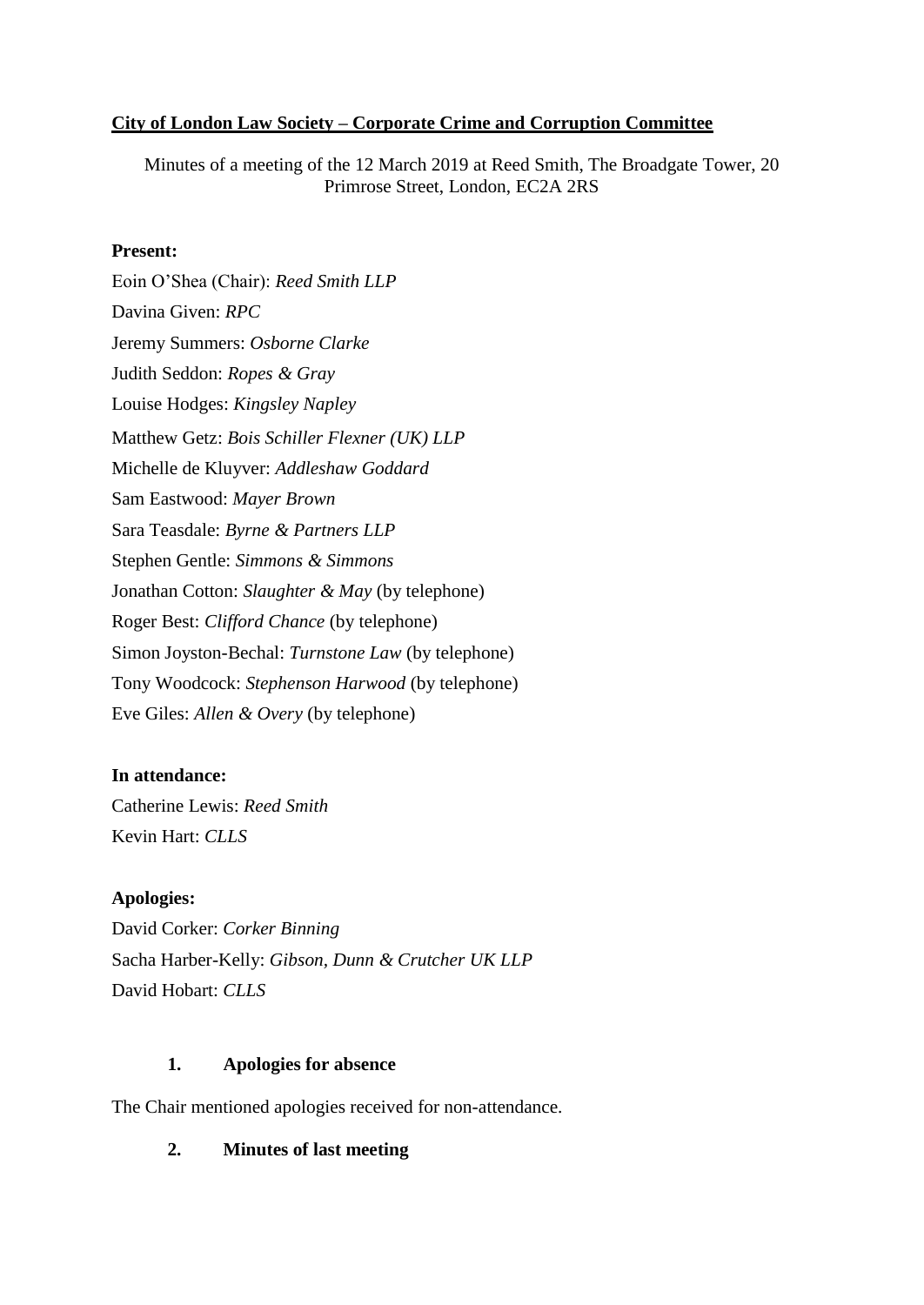The Minutes of the last meeting (29 January 2019) were approved. The Chair directed that the Minutes be filed on the CLLS website 24 hours after the meeting, subject to Committee members sending any final comments on the draft.

# **3. Practice / Legal updates**

There was a discussion of the evidential issues in *XYZ Ltd* case ([2018] EWHC 856).

The Committee noted that, in addition to the recent Tesco acquittals, other SFO investigations had recently been terminated including Rolls Royce and GSK. The Committee considered the potential impact on other old cases that were still open.

The use of DPAs and the impact on cases involving individual directors was also discussed.

## **4. Pre-Interview Disclosure & Interview Practices – Consultation**

There was discussion of the recent correspondence between the SFO and the Chair. It was noted that the Committee's campaign over some years to persuade the SFO to permit a notetaker as well as the more senior lawyer at Section 2 interviews had finally had some success.

## **5. Privilege-Waivers and SFO approach to cooperation**

The Committee discussed the consultation with the SFO as to undertakings and preinvestigation disclosure. The Committee discussed the risk of collateral waiver that arose from waiving privilege. The Chair asked members to submit anonymised anecdotal experience so the Committee had a record of the types of problems being seen.

### **6. Upcoming consultations / legislation**

The House of Lords is due to publish its report on the Bribery Act on 14 March 2019.

The Law Commission is reviewing the confiscation regime under the Proceedings of Crime Act 2002 and its report is anticipated September 2019.

### **7. External Guest Speakers**

Commander Karen Baxter (National Coordinator for Economic Crime) will speak at the Committee Meeting scheduled for 23 April 2019.

The following speakers were also proposed to the Committee:

- Sara Lawson, General Counsel, SFO
- Camilla de Silva, Joint Head of Bribery and Corruption, SFO
- Elizabeth Barrett, Executive Counsel, FRC
- Mark Steward, Director of Enforcement and Market Oversight, FCA

### **8. AOB**

Kevin Hart informed them Committee that there is a specialist meeting at the City of London Law Society on the running of CLLS taking place shortly and he would feedback thereafter.